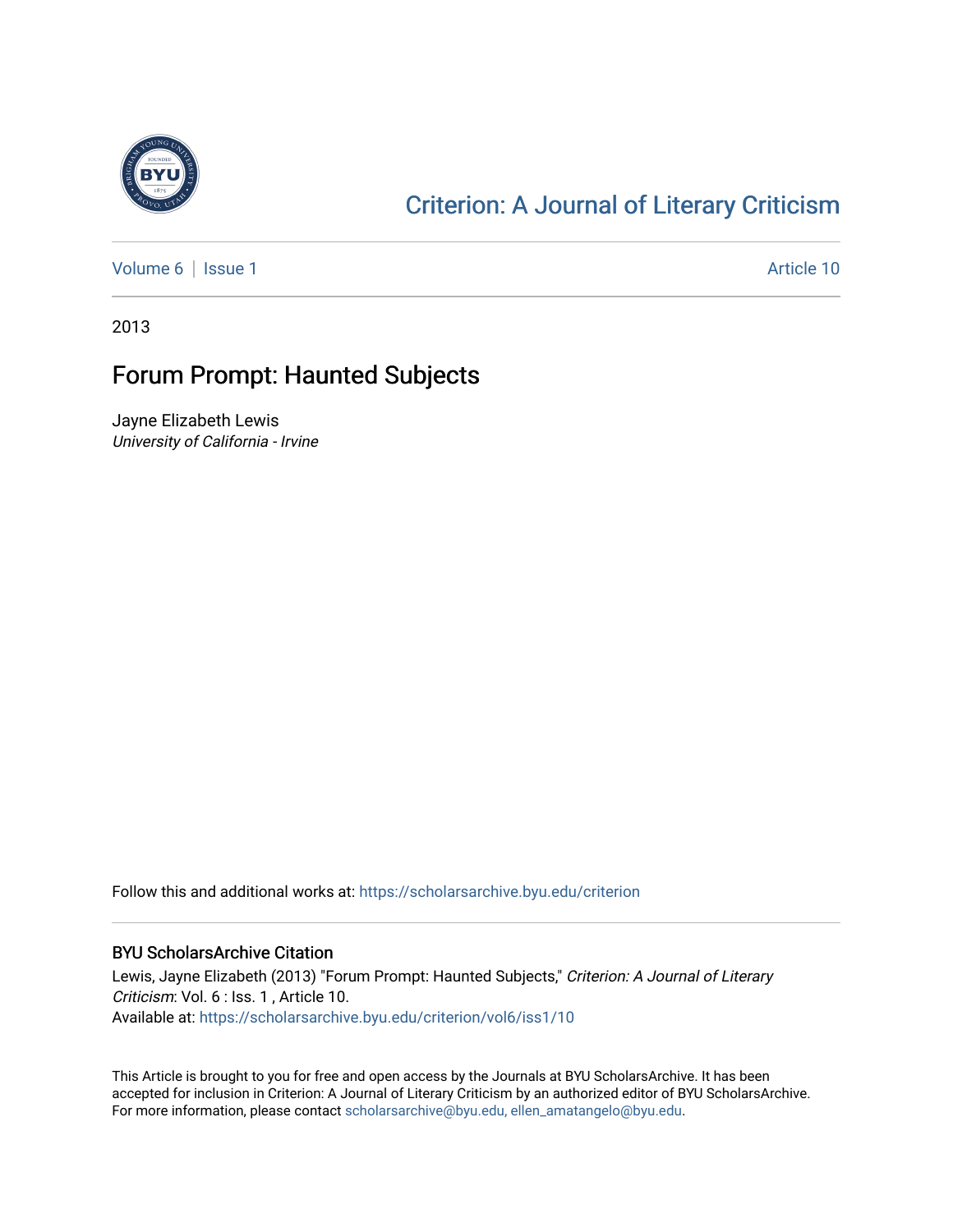## forum prompt Haunted Subjects

*Jayne Elizabeth Lewis (Univeristy of California-Irvine)*

In her recent study of the "Indian ghosts" that, she argues, haunt the American literary tradition, Renée L. Berglund proposes that "all stories are ghost stories," if only insofar as all stories are told in words, and all words conjure something that is no longer present—and possibly never was. Perhaps because its object is so often language, much recent literary and cultural criticism invokes the notion of haunting to describe pasts that make themselves forcibly felt in the present, absences that still seem somehow present, things supposedly dead which still and endlessly insist upon mixing their business with that of the living.

In the shadow of the First World War, Sigmund Freud pioneered the underlying notion of the so-called return of the repressed. For Freud, this return initially occurred primarily within the individual mind—that of the subject, in 1917's "Mourning and Melancholia," who remains ambivalent toward the dead, or of the one who, in Freud's later essay "The Uncanny " (1918), has never fully come to terms with forbidden desires. But the repressed also returns at the level of whole cultures, like the ones that Freud later depicted in *Totem and Taboo*  (1918) which make enemies of their dead and thus doom themselves to be visited by those dead again and again in perpetuity. Freud's distinctions between psychological and cultural models of haunting charted a theoretical divide that persists even now.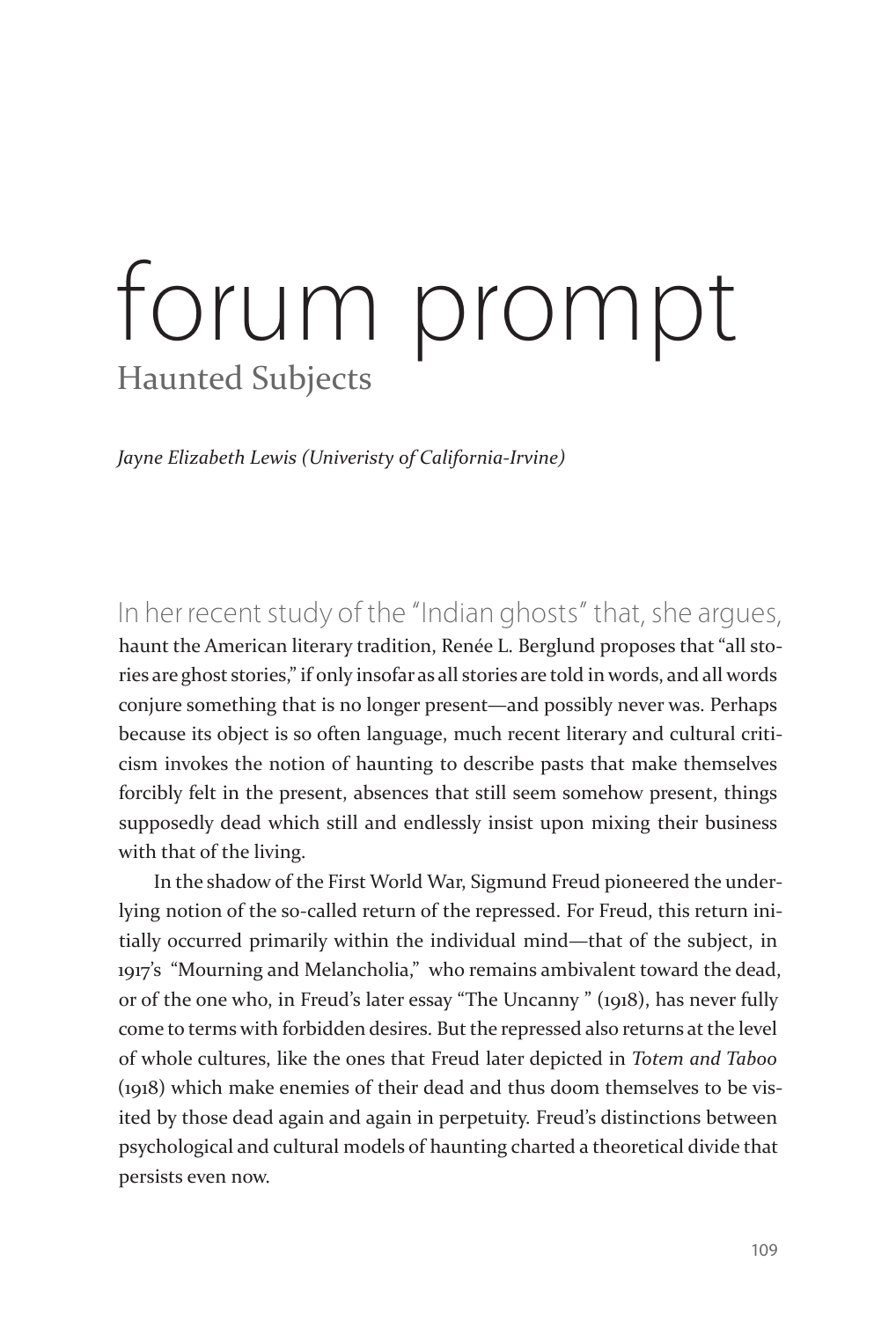criterion

Common to both models—about which more anon—is a revenant of a stock ghost story formula, one in which the spirits of the dead return to impart the whereabouts of buried treasure, or to bring guilt to light. And yet the notion that ghosts turn up to expose what has been hidden is a distinctively modern one which goes hand in hand with the enlightened conviction that ghosts as such do not exist except figuratively. This conjunction shapes two influential efforts to account for modern conceptions of the apparition by the literary critics Stephen Greenblatt and Terry Castle to account for modern concepts of the apparition. Greenblatt's 2002 study *Hamlet in Purgatory* examined the figure of Hamlet's dead father that literally stalks the wings of Shakespeare's tragedy. Greenblatt found that the kind of ghost that he embodies (or does not)—the riddling specter who arouses tormenting ambivalence, stirs a sense of personal guilt, and simply will not be gone—came along at exactly the point where a longstanding relationship between the living and the dead collapsed. In that relationship, Roman Catholic theology and an accompanying, communal set of mourning practices and death rituals allowed it to be common knowledge that the spirits of the dead work their way between worlds: it was possible in the context of Purgatory to question ghosts, to acknowledge them, and thus to assist them in their movement onward to the next world. This process was in Greenblatt's view disrupted by a Protestant Reformation riveted on inner lives and the isolated individuals who live them; suddenly, there was nowhere for the dead to go and so they lingered indefinitely in the phantasmal space between life and death.

In *The Female Thermometer* (1995), Castle moves the marker forward another two hundred years to find that, before the eighteenth-century Enlightenment, ghosts were believed to exist objectively, outside the mind. Debunked by enlightened rationality, they were, however, less exorcised than turned into psychological entities—hallucinations, delusions of presence, inescapable thoughts that certified the isolation of the modern mind. In their classic theoretical work, *Dialectic of the Enlightenment* (1944), Max Horkheimer and Theodor Adorno made a similar point: for them, secular and rational modernity is characterized by a "disturbed relationship with the dead." Because we have been spoiled by apparent advances in knowledge, claim Horkheimer and Adorno, we are no longer able to acknowledge our likeness to the dead; thus we project onto them our "our own purpose and fate." In all of these examples, the experience of haunting—which can include that of *not* being visited by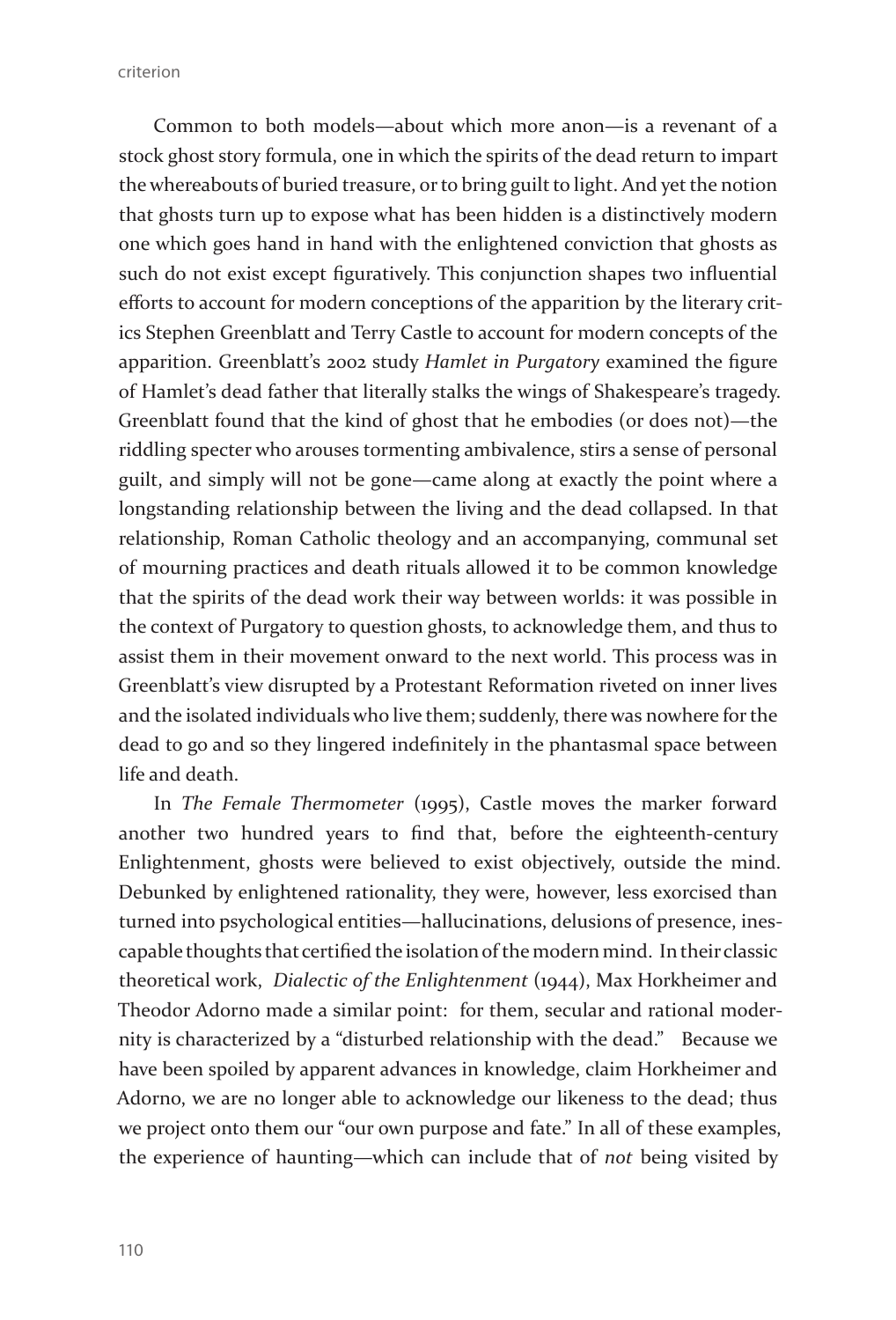culturally sanctioned spirits—marks modern subjectivity, separating it from the relatively decisive thought forms and belief structures of the past.

In none of these guises is modern haunting imagined with pleasure, although it might be said that ghost stories at least convert the fear and dread with which they *are* imagined into pleasure. Etymologically speaking, the word *ghost* might be the revenant of the German word for guest (*gast*), but, at least in modernity, ghosts mark the unwelcome intrusion of what should remain outside, the insistence of psychic or cultural material that we would rather forget. Haunted houses are a standard trope in gothic fiction (itself an invention of modernity, circa 1765) because they so concretely express what refuses to be shut out, what is unwillingly inherited, what is woven into everyday life without quite belonging there. (This is a view indebted to Freud's concept of the uncanny adopted in, for example, Dale Bailey's *American Nightmares: The Haunted House in American Fiction* [1999].) The haunted house thus flatters an interiorized, psychological concept of haunting that begins with Freud and persists in the work of the Lacanian psychoanalysts Nicolas Abraham and Maria Torok. In *The Shell and the Kernel* (1994), Abraham and Torok develop the notion of "transgenerational haunting"; here, children are forced to confront gaps in their parents' accounts of reality, thus taking on the unspoken traumas that created those gaps in the first place.

Although the return of the repressed remains a constant, it is possible to theorize haunting not as the private property of the individual psyche but rather as the burden of entire societies. At the level of nation, for example, America is supposed to be haunted by wrongs committed in the past: slavery; the Native American genocide; crimes perpetrated against POWs or carried out against innocent populations during wars in Vietnam, Iraq, Afghanistan. At the same time, again in America, immigrants are often understood to be haunted by the worlds of suffering and injustice whose traces they bear from one world into another. In the "new world," these same immigrants, ghostlike, often remain invisible because of the groups to which they belong; illegal aliens are often officially referenced as "ghosts."

In a somewhat different sense, social psychology also informs standard studies of the so-called female gothic. Classic works such as Kate Ellis's *The Contested Castle* (1989) or Claire Kahane's "The Gothic Mirror" (1985) trace women's apparent affinity with (or at least their relative openness to) the supernatural to their historical oppression; Victoria Dickerson's more recent *Victorian Ghosts in the Noontide* (2012) identifies women's cultural marginality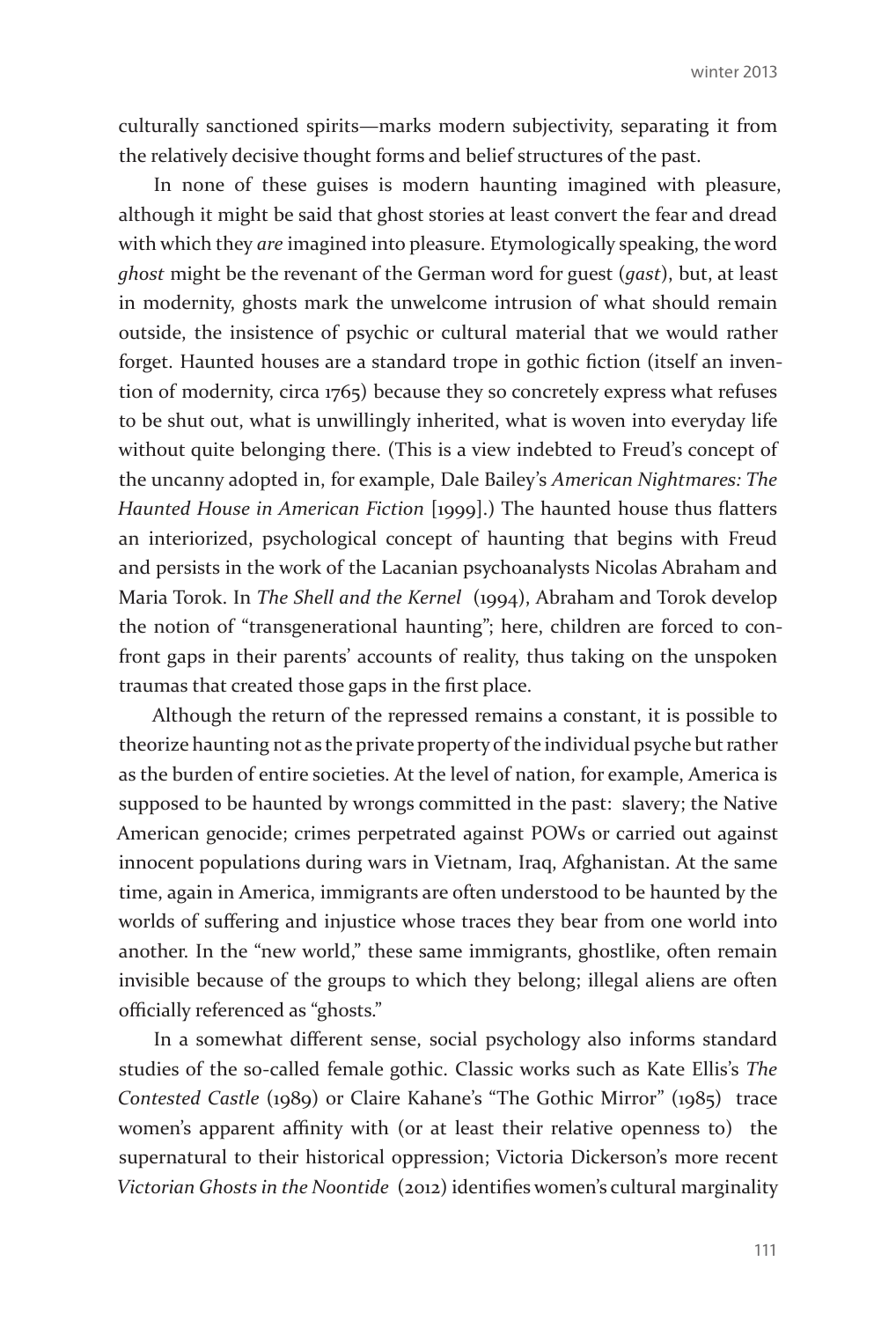criterion

to the ontological marginality of the undead. In turn, studies of Victorian sensationalism like Richard Noakes's "Spiritualism, Science, and the Supernatural in Mid-Victorian Britain" (2004) consider how a culture uncertain about what can be termed natural, or even bodily, fostered widespread fascination with the kinds of disembodied sensation that ghosts exemplify. A similarly collective approach has been taken recently in studies of postmodern, postnational diaspora by Michael O'Riley, Hirshini Bhana Young, and Marelen Goldman. All find that a shared experience of haunting can bind individual displaced persons to like-minded others.

Haunting may also be imagined in broader economic and class terms. When in 1848 the first sentence of Karl Marx's *The Communist Manifesto* sounded the alarm that "a specter is haunting Europe," the reference was to the bodily relations of labor and power and the accompanying subjugation of a laboring class. Both had to be denied so that the abstract corporate entities that we call national economies could emerge in their modern form. Later, in *Capital* (1867), Marx would liken coins themselves to specters whose connection to materiality has been all but worn away—a connection developed in Jacques Derrida's *Specters of Marx* (1994), where Marx himself becomes a haunting presence within critical thought which would rather forget what he had to say. In *Ghostly Matters; Haunting and the Sociological Imagination*  (1998), Avery Gordon proposes that ghosts are "neither pre-modern superstition nor individual psychosis" but rather "a generalizable social phenomenon of great importance"—a phenomenon in which such past crimes as slavery or state terror are experienced both by those who committed them and by those who suffered them as a "felt presence." Likewise, Gabriele Schwab's *Haunting Legacies: Violent Histories and Transgenerational Trauma* (2010) traces the ways in which experiences of violence—rape, torture, betrayal by the state that can be neither remembered nor forgotten compound the psychic fate of individuals to the political state of corporate bodies. While such experiences can block communication between subjects and indeed between groups, they can also have the perverse effect of producing corporate unity in the present and even of binding otherwise severed generations together. For this reason, Berglund's study of what she calls "the national uncanny" proposes that ghosts can be desired as well as feared.

 No matter their focus or conclusion, however, theories of haunting do not necessarily differ in their deep structure. The ghost stories that critics tell sometimes about ghost stories themselves but sometimes about psychology,